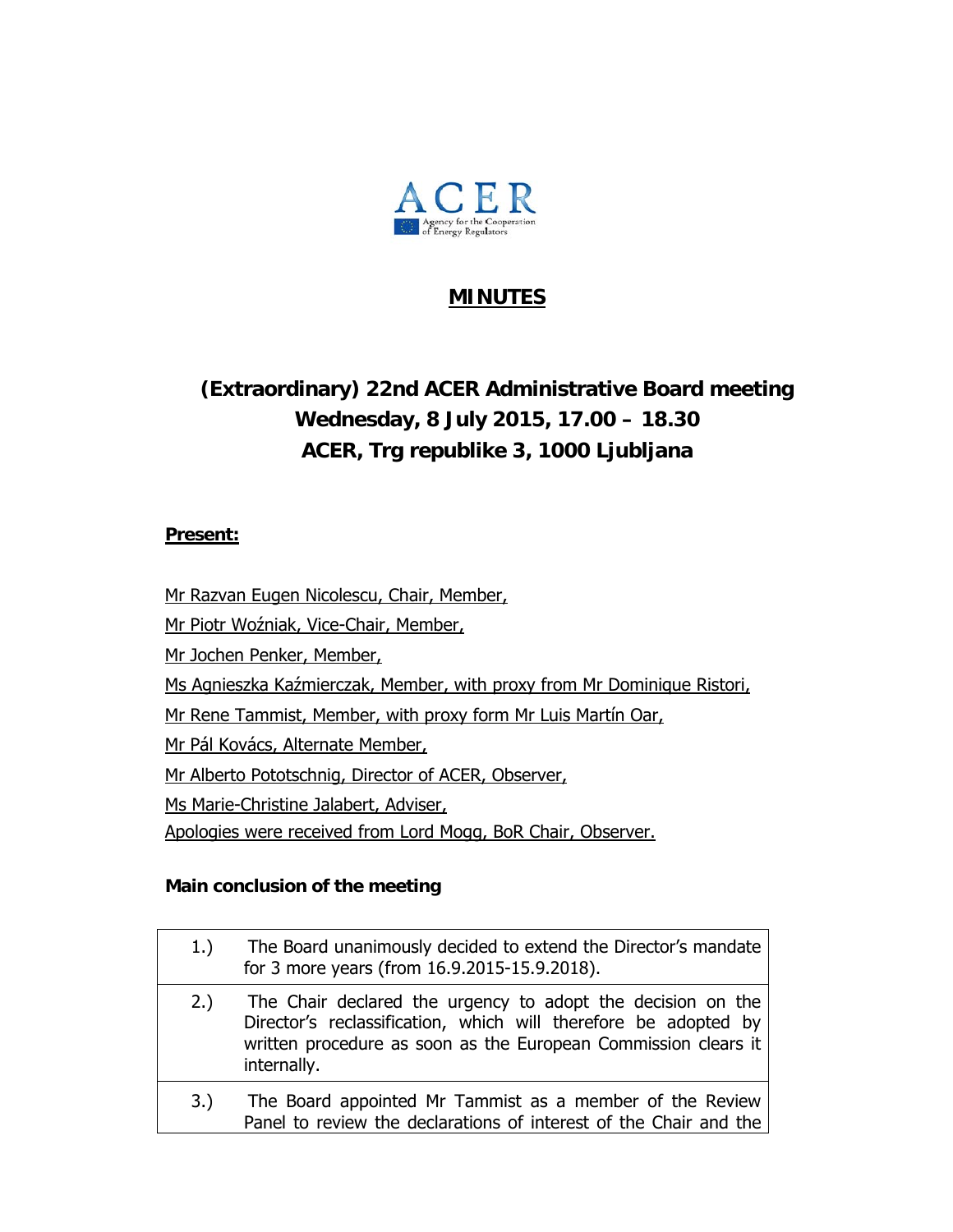|     | Vice-Chair.                                                                                                                     |
|-----|---------------------------------------------------------------------------------------------------------------------------------|
| 4.) | The Board was informed about the EU Civil Service Tribunal<br>Ruling on Case F-34/14 and will revert to it at its next meeting. |
| 5.  | The Board will decide on business continuity issues at its next<br>meeting.                                                     |

## **Opening**

The Chair reported that the Review Panel for the AB declarations of interest had taken place before the Board meeting. He said that the declarations of other Board members were all assessed, without conflicting interests being detected; however the declaration of one alternate member was still missing and the panel was going to ask one member for a specific clarification. The review of the declarations of the Chair and the Vice-Chair were going to be examined as soon as the Board appointed another Board member to take part in the Panel. The minutes of the Review Panel will be circulated.

# **1. Approval of the Agenda**

The following agenda of the extraordinary 22nd ACER Administrative Board meeting was approved with the addition of two items under AOB: - the appointment of an additional member of the Review Panel and - the reclassification of the Director.



**Extraordinary 22nd ACER Administrative Board meeting Thursday, 8 July 2015, 17.00 – 18.30 ACER, 6th floor meeting room, Trg republike 3, 1000 Ljubljana** 

**DRAFT AGENDA V3**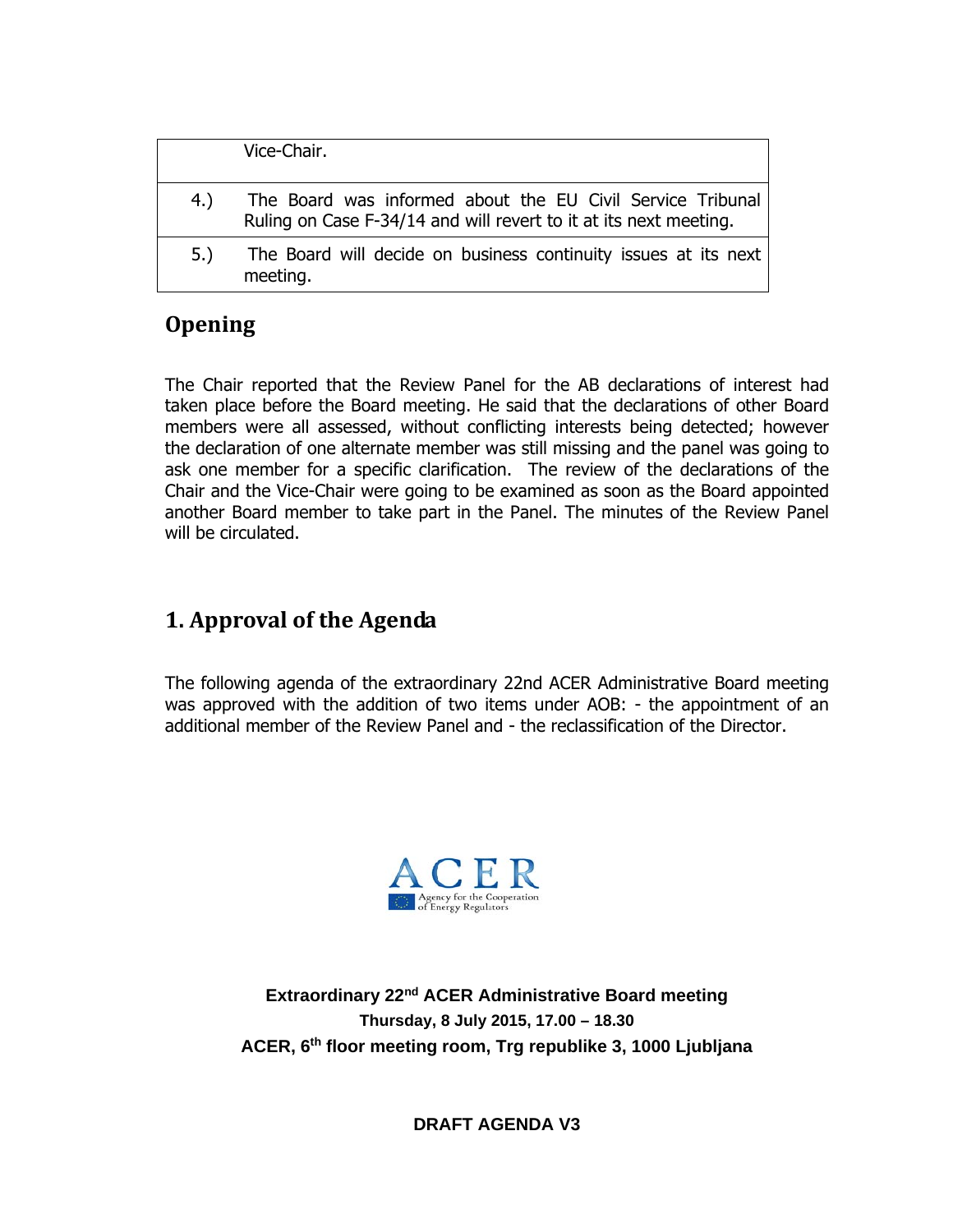| Agenda Topics |                                                                                                          | Accompanying<br>documents                                                   | Rapporteur        |
|---------------|----------------------------------------------------------------------------------------------------------|-----------------------------------------------------------------------------|-------------------|
|               | Opening                                                                                                  |                                                                             |                   |
| 1.            | Approval of the agenda                                                                                   | Doc 1 for approval                                                          | AB Chair          |
| 2.            | Decision on the extension of Director's<br>mandate (Article 16 $(4)$ ) of Regulation (EC)<br>No 713/2009 | Doc. 2.1 for adoption<br>Doc 2.2 for information<br>Doc 2.3 for information | <b>ACER Chair</b> |
| 3.            | AOB                                                                                                      |                                                                             | <b>ACER Chair</b> |

\*the meeting will be preceded by the Review Panel (Conflict of interest policy) from 16.00- 17.00 in the meeting room on the  $6<sup>th</sup>$  floor.

### **2. Decision on the extension of Director's mandate (Article 16 (4)) of Regulation (EC) No 713/2009**

The AB Chair highlighted that the Director's mandate is coming to an end on 15 September 2015. The extension of the Director's mandate follows the procedure stipulated in Article 16 of the Regulation (EC) No 713/2009, whereby the Administrative Board, acting on a proposal from the Commission, after having consulted and given the utmost consideration to the assessment and the opinion of the Board of Regulators on that assessment and only in those cases where it can be justified by the duties and requirements of the Agency, may extend once the term of office of the Director by no more than three years.

On 18 June 2015 the European Commission submitted its proposal to extend the mandate of Director Pototschnig from 16.9.2015-15.9.2018, underlining that the achievements of the Agency and the upcoming duties and requirements justify an extension of the mandate of the current Director.

On 30 June the BoR endorsed the Commission's recommendation.

The Vice-Chair, who had been involved in the parallel 2014 appraisal procedure of Director Pototschnig reported that the Appraisal Panel marked the Director's work as excellent, without any dissenting opinions. The minor criticism was about the quality of the ACER webpage. The Panel did not make any recommendations, just encouraged the Director to carry on his work.